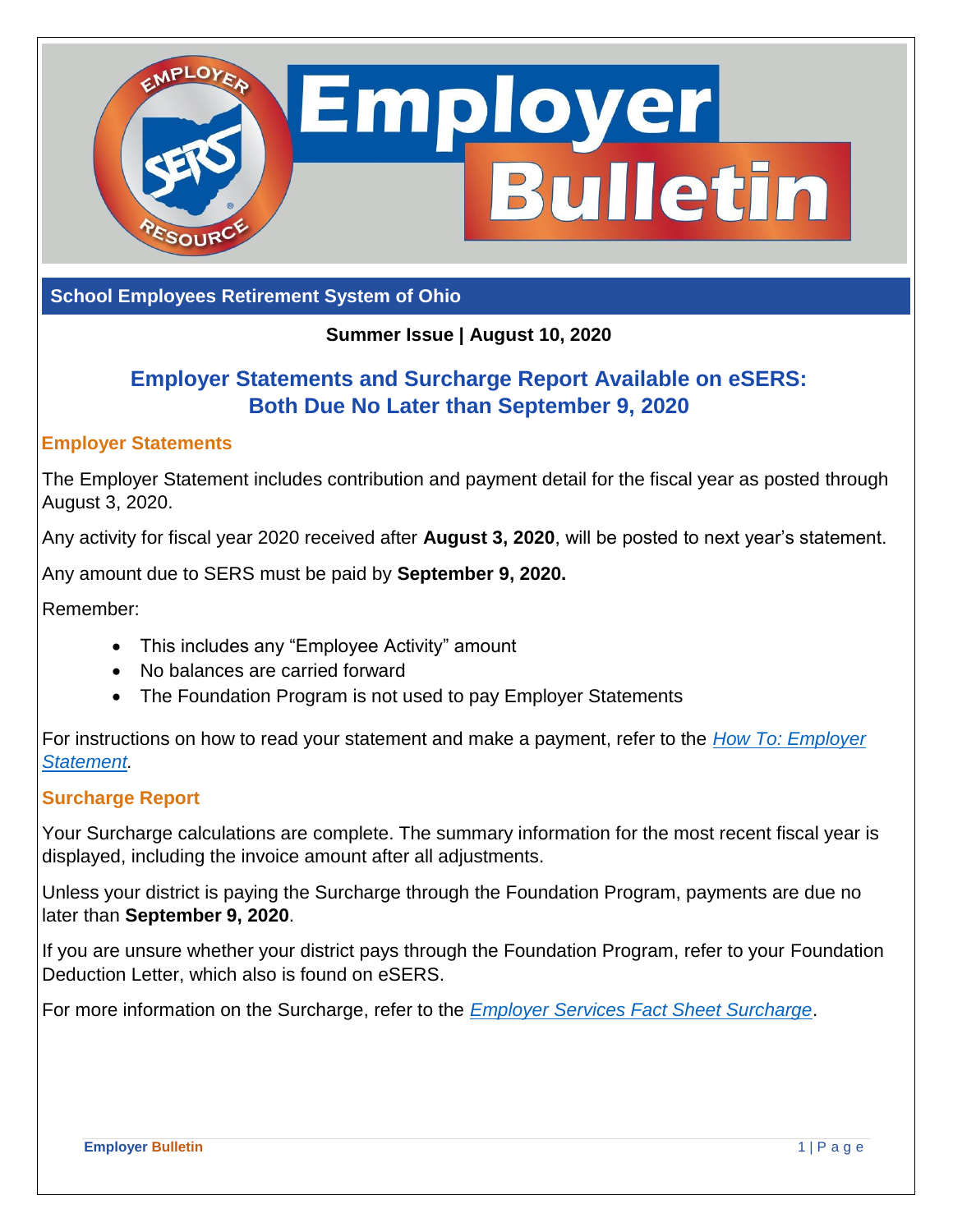#### **Payment Remittance**

A payment remittance is required with your Employer Statement and Surcharge payment. Complete it online through eSERS. If you have questions, email Employer Services at employerservices@ohsers.org, or call 1-877-213-0861.

Any amount not received by September 9, 2020, will be considered late and will be subject to a penalty**.** 

## **If Paying by Check, Your Payment Must be Mailed to the SERS Lockbox**

Please do not mail any payment checks, including Employer Statement and Surcharge payments, to the SERS building. **Always** mail your payment checks to the SERS lockbox at:

#### **SERS L-1617 Columbus, Ohio 43260-1617**

Expedited payments to the bank for lockbox processing must be delivered prior to 11 a.m. for sameday processing to:

**Huntington National Bank 7 Easton Oval Attention: Wholesale Lockbox L-1617 Columbus, Ohio 43219**

## **Membership and Compensation Determinations**

The beginning of a new fiscal year brings new contracts, different types of payments, and new positions. Whenever there is a question regarding SERS' membership or SERS-covered compensation, call Employer Services toll-free at 877-213-0861.

For a membership determination, please provide the [Membership Determination Form](http://www.ohsers.org/wp-content/uploads/2018/05/Membership-Determination-Form.pdf) along with a copy of the job description and/or contract.

For compensation determinations, depending on the type of determination, you may need to provide copies of contracts, settlement agreement, or grievance paperwork.

## **Employer Education: We Have Gone Virtual**

## **Virtual eSERS Training**

The summer Employer 101 Workshops were cancelled earlier this spring. While all SERS-related travel has been cancelled until further notice, Employer Outreach can still provide eSERS Training.

Employer Outreach has developed virtual eSERS trainings. This training is beneficial for new employees, as well as any SERS employers who would like a refresher on the eSERS system. If you are interested, you can [register here.](https://www.ohsers.org/employers/employer-education/workshops/)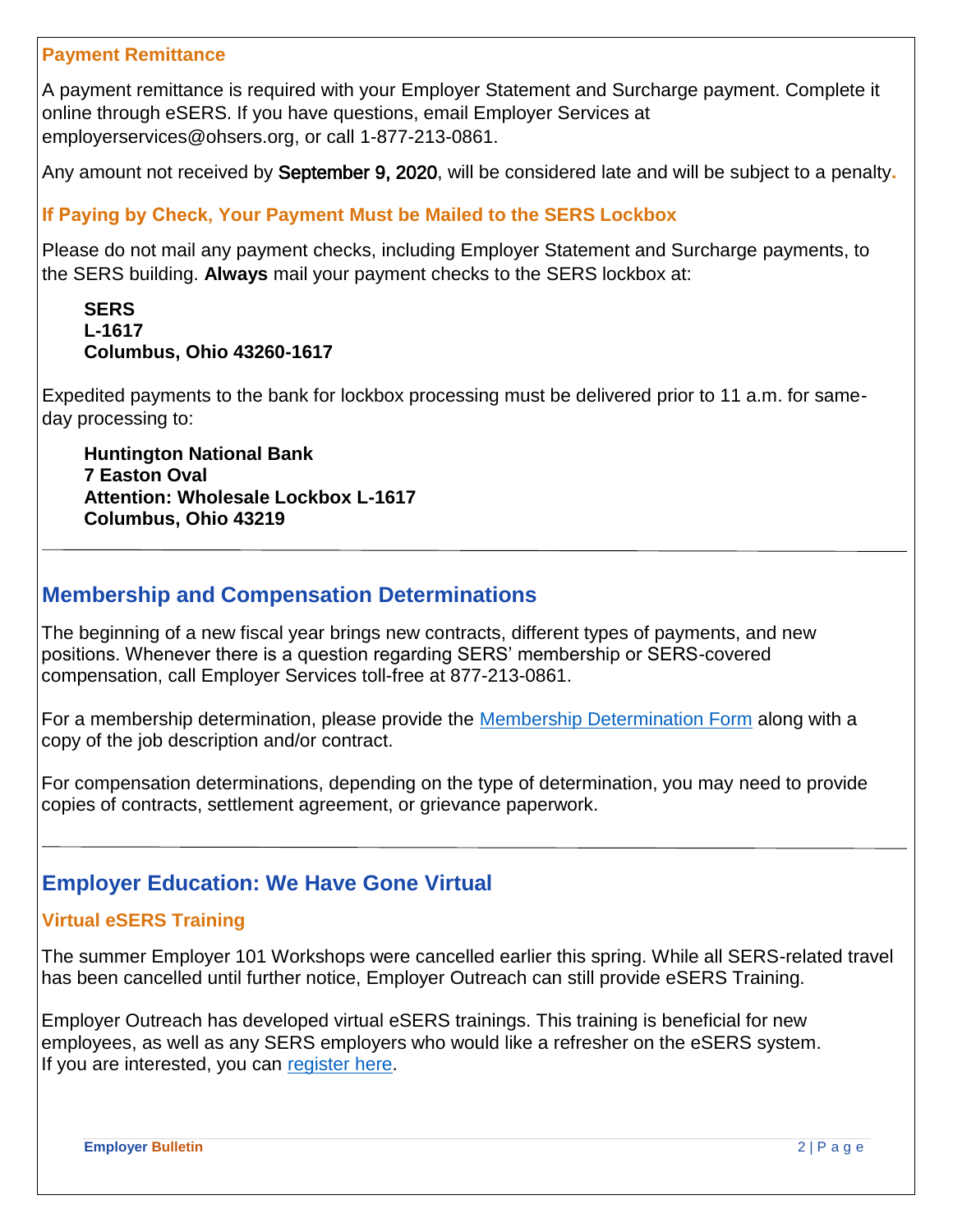## **Virtual Employer One-on-One Training**

If you would like a more personalized one-on-one training, contact Employer Services at [employerservices@ohsers.org](mailto:employerservices@ohsers.org) where a member of Employer Outreach can create a personalized training via GoTo Meeting.

Please remember that there also are web videos covering most employer responsibilities in the [Employer Video Center.](https://www.ohsers.org/employers/employer-education/video-center/)

Topics include:

- Service Retirement Wage Certification
- Refund Certification
- Disability Application Process and Employer Responsibilities
- SERS-Covered Membership
- Web User Registration
- Forgot User ID
- Forgot Password
- Change Existing Password
- Contractor Maintenance
- Member Enrollment
- Payroll Schedule Entry
- Extending Payroll Schedules
- Managing a Payroll Schedule for a Three-Week Pay Period
- Contribution Reporting
- Contribution Reporting Adjustments
- Contribution Reporting Errors and Warnings
- Contribution Reporting Copy Forward
- Bank Account Maintenance
- Payment Remittance
- Payment Remittance How to Apply Credit Memos

# **Resources Update: Online Publications Available**

#### **eSERS Guide**

The *eSERS Guide* has been updated to reflect new screen shots and is now located in the Forms and Publications section of the Employer page. You can download the entire *[eSERS Guide](https://www.ohsers.org/wp-content/uploads/2018/04/eSERS-Guide.pdf)* or just [specific](https://www.ohsers.org/employers/esers-information/guides/)  [sections.](https://www.ohsers.org/employers/esers-information/guides/)

## **Employer Handbook**

The *Employer Handbook* is a publication designed for employers who have SERS' members as employees. It helps answer any questions fiscal and payroll officers may have about reporting contributions and service credit to SERS. Access it through our website at [www.ohsers.org,](http://www.ohsers.org/) or download it [here.](https://www.ohsers.org/wp-content/uploads/2019/03/Employer-Handbook.pdf)